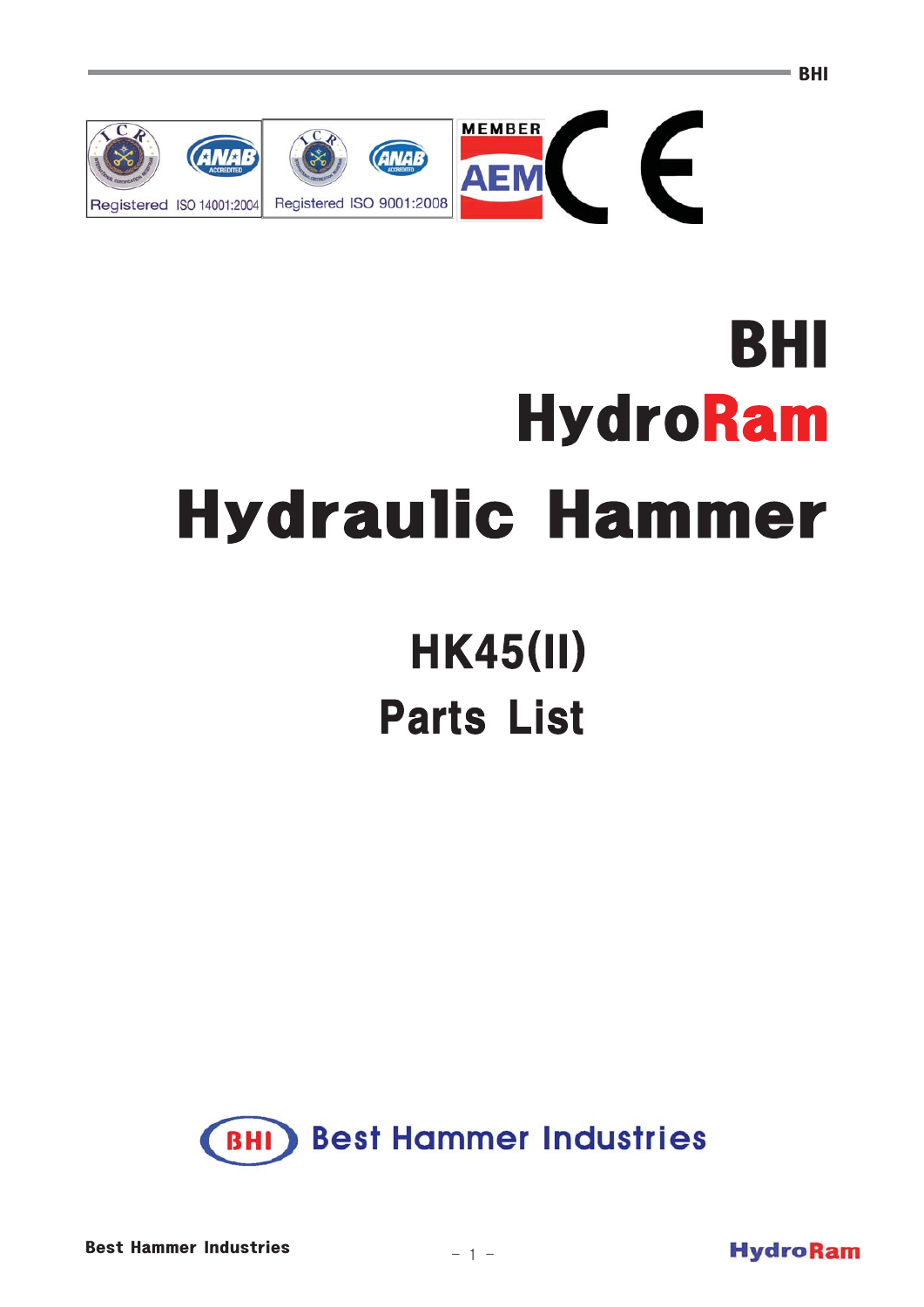HK45 POWER CELL PARTS LIST

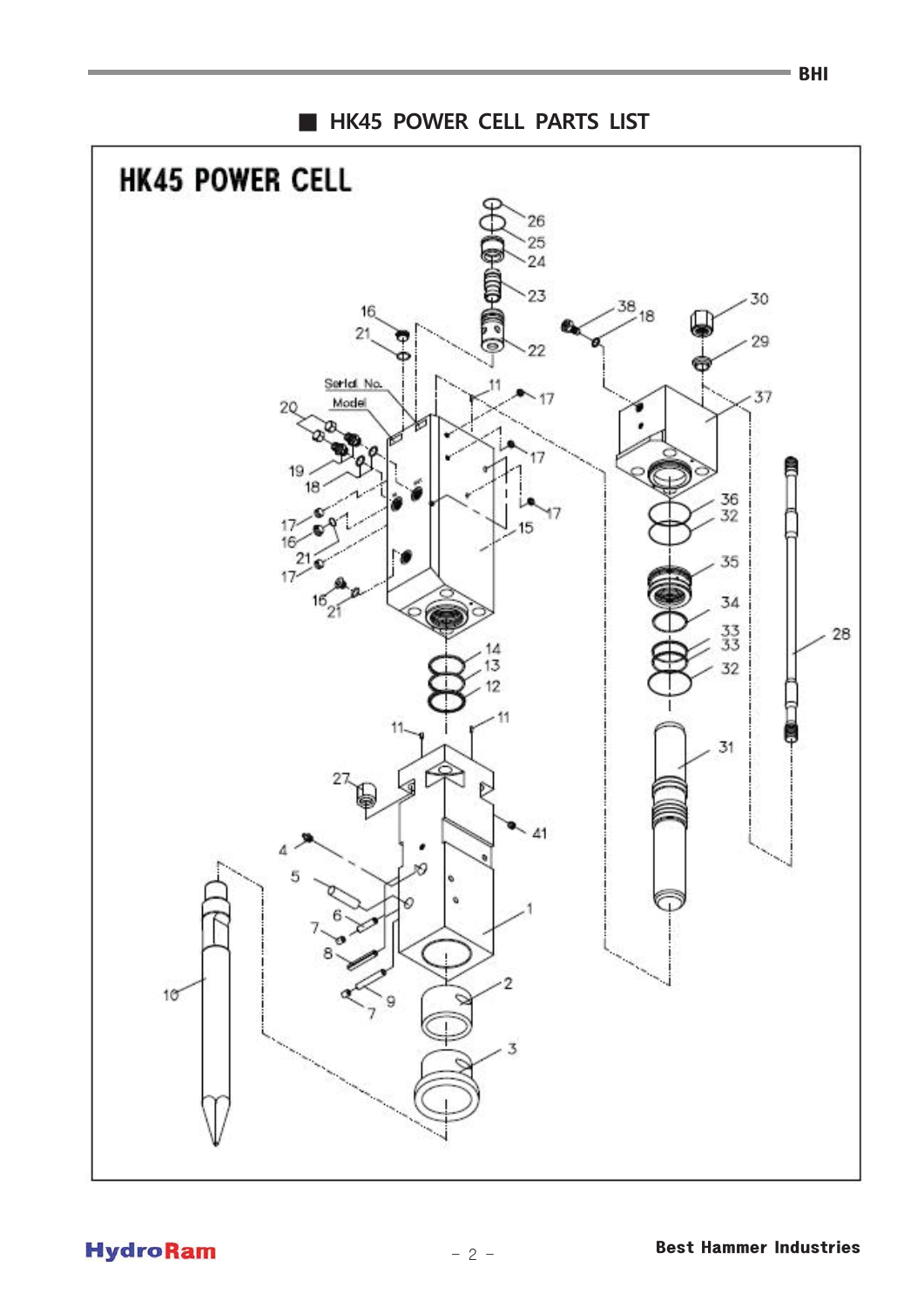### HK45 POWER CELL PARTS LIST

| No.            | Part No. | <b>Part Name</b>           | $Q'$ ty        | No.<br>Part No.<br>Part Name                   |                                                  | $Q'$ ty                 |                          |  |  |
|----------------|----------|----------------------------|----------------|------------------------------------------------|--------------------------------------------------|-------------------------|--------------------------|--|--|
| 0              | D5000700 | POWER CELL ASSEMBLY        | 1              | 23<br>D5000240<br><b>MAIN VALVE</b>            |                                                  |                         | 1                        |  |  |
| 1              | D5000730 | <b>TOOL HOLDER</b>         | 1              | 24                                             | D5000220<br><b>MAIN VALVE CAP</b>                |                         | 1                        |  |  |
| $\overline{2}$ | D5000140 | <b>ROUND BUSHING</b>       | 1              | 25                                             | 22402300                                         | O-RING                  |                          |  |  |
| 3              | D5000120 | <b>TOOL HOLDER BUSHING</b> | 1              | 26                                             | 22401330                                         | O-RING                  | 1                        |  |  |
| 4              | 13007810 | <b>GREASE NIPPLE</b>       | 1              | 27                                             |                                                  |                         | $\overline{\phantom{a}}$ |  |  |
| 5              | D5000740 | <b>RETAINER PIN</b>        | 1              | 28                                             | D5000750                                         | <b>TENSION BOLT</b>     | 4                        |  |  |
| 6              | D5000300 | STOP PIN(B)                | 1              | 29                                             | D6000180                                         | <b>TOP NUT WASHER</b>   | 4                        |  |  |
| $\overline{7}$ | 13007320 | <b>RUBBER PLUG</b>         | 2              | 30                                             | D6000190                                         | TOP NUT                 | 4                        |  |  |
| 8              | D4000260 | <b>SPRING PIN</b>          | 1              | 31                                             | D5000380                                         | <b>PISTON</b>           | 1                        |  |  |
| 9              | D5000260 | <b>STOP PIN(A)</b>         | 1              | 32                                             | 22401460                                         | O-RING                  | $\overline{2}$           |  |  |
| 10             | D5000050 | <b>TOOL(MOIL)</b>          | 1              | 33                                             | 22300020                                         | <b>STEP SEAL</b>        | $\overline{2}$           |  |  |
| $10 - 1$       | D5000070 | TOOL(H-WEDGE)              | 0              | 34                                             | 22200030                                         | <b>GAS SEAL</b>         | 1                        |  |  |
| $10-2$         | D5000060 | <b>TOOL(CONE)</b>          | $\mathbf{0}$   | 35                                             | D5000270                                         | <b>CYLINDER BUSHING</b> | 1                        |  |  |
| $10-3$         | D5000090 | <b>TOOL(BLUNT)</b>         | 0              | 36                                             | 22401480<br>O-RING                               |                         | 1                        |  |  |
| $10 - 4$       | D5000080 | TOOL(V-WEDGE)              | 0              | 37                                             | D5000710<br><b>HEAD CAP</b>                      |                         | 1                        |  |  |
| $10 - 5$       | D5000100 | <b>TOOL(SPADE H-WEDGE)</b> | $\mathbf{0}$   | 38                                             | D7000200<br><b>GAS VALVE ASSEMBLY</b>            |                         | 1                        |  |  |
| $10-6$         | D5000110 | <b>TOOL(SPADE V-WEDGE)</b> | 0              | *39                                            | 16800010<br>SPRING HOSE(PF*PF)                   |                         | $\mathbf 0$              |  |  |
| 11             | D9000050 | <b>PIN</b>                 | 4              | 16804060<br>SPRING HOSE(JIC*JIC)<br>$39 - 1$   |                                                  | $\overline{2}$          |                          |  |  |
| 12             | 22002510 | <b>DUST SEAL</b>           | 1              |                                                | $39 - 2$<br>16811130<br>SPRING HOSE(ORFS*ORFS)   |                         | $\mathbf 0$              |  |  |
| 13             | 22003760 | <b>U PACKING SEAL</b>      | 1              |                                                | $39 - 3$<br>16804130<br>HOSE( FOR SKID, JIC*JIC) |                         | $\mathbf 0$              |  |  |
| 14             | 22000080 | <b>BUFFER SEAL</b>         | 1              | $*40$                                          | 13006530<br><b>HOSE PLUG(PF)</b>                 |                         | $\mathbf 0$              |  |  |
| 15             | D5000720 | <b>CYLINDER</b>            | 1              | $40 - 1$<br>13008400<br><b>HOSE PLUG(JIC)</b>  |                                                  | $\overline{2}$          |                          |  |  |
| 16             | D4000280 | M18 SOCKET PLUG            | 6              |                                                | $40 - 21$<br>13008220<br><b>HOSE PLUG(ORFS)</b>  |                         | $\mathbf 0$              |  |  |
| 17             | 13006010 | PT SOCKET PLUG             | 8              | D4000230<br><b>ORIFICE PLUG</b><br>41          |                                                  | 1                       |                          |  |  |
| 18             | 22402070 | O-RING                     | 3              | $\star$<br>$\star$<br>*                        |                                                  | $\star$                 |                          |  |  |
| 19             | 13008830 | O-RING ADAPTER(PF*PF)      | $\mathbf{0}$   | $\star$<br><b>HEAD CAP SET</b><br>D5691010     |                                                  | $\star$                 |                          |  |  |
| $19 - 1$       | 13009330 | O-RING ADAPTER(PF*JIC)     | $\overline{2}$ | *<br>D5691110<br><b>CYLINDER SET</b>           |                                                  | $\ast$                  |                          |  |  |
| $19 - 2$       | 13009520 | O-RING ADAPTER(PF*ORFS)    | $\mathbf{0}$   | $\star$<br>D5691210<br><b>TOOL HOLDER SET</b>  |                                                  | $\ast$                  |                          |  |  |
| 20             | 13007110 | <b>UNION CAP(PF)</b>       | $\mathbf{0}$   | $\star$<br>D5691300<br><b>MAIN VALVE SET</b>   |                                                  | $\star$                 |                          |  |  |
| $20 - 1$       | 13007020 | <b>UNION CAP(JIC)</b>      | $\overline{2}$ | $\star$<br>D5691410<br><b>TENSION BOLT SET</b> |                                                  |                         |                          |  |  |
| $20 - 2$       | 13007420 | <b>UNION CAP(ORFS)</b>     | 0              | <b>MEMO</b>                                    |                                                  |                         |                          |  |  |
| 21             | 22402060 | O-RING                     | 6              |                                                |                                                  |                         |                          |  |  |
| 22             | D5000230 | <b>MAIN VALVE CASE</b>     | 1              |                                                |                                                  |                         |                          |  |  |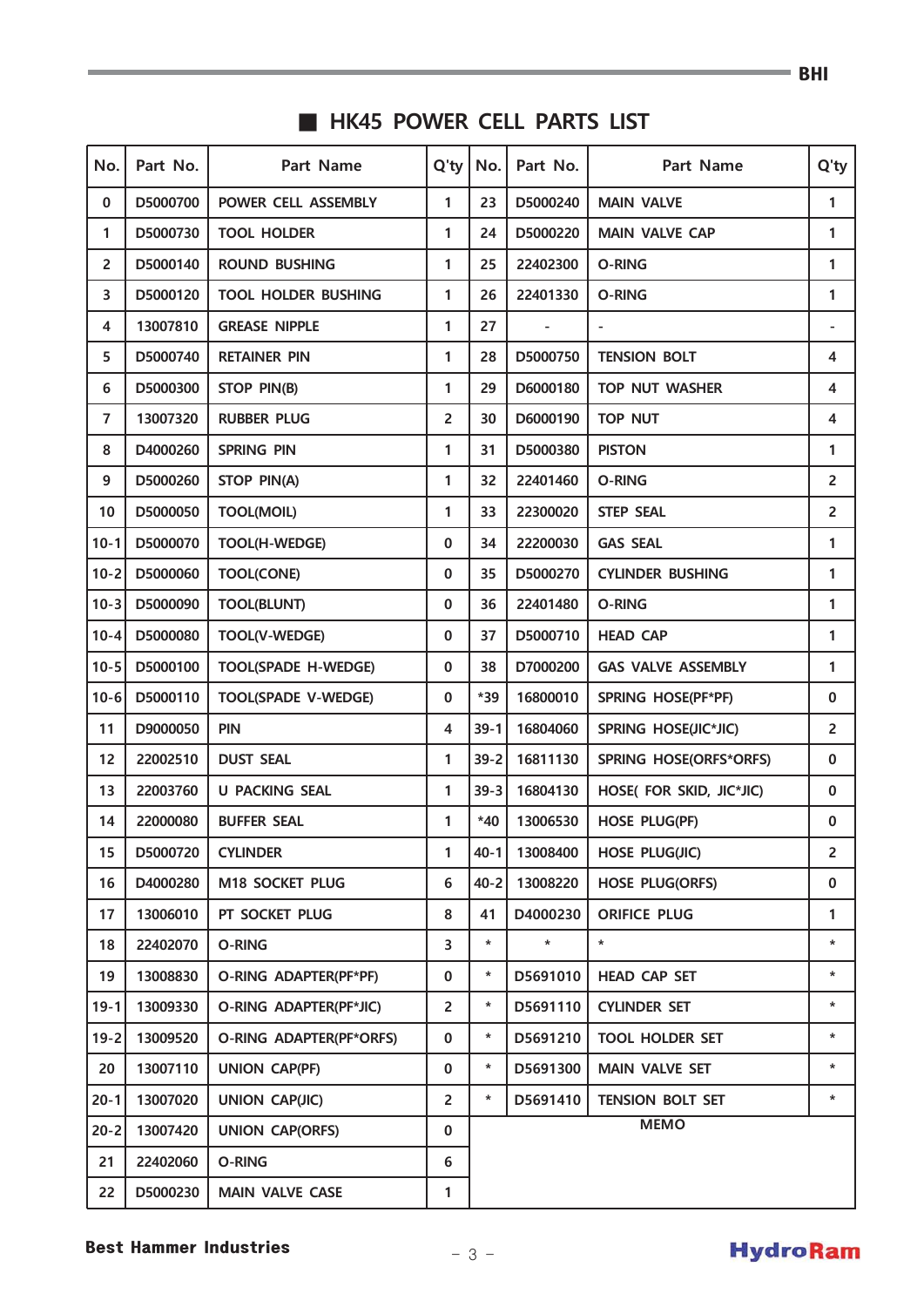| No.             | Part No. | Part Name             | Q'ty           |
|-----------------|----------|-----------------------|----------------|
|                 |          |                       |                |
| $\mathbf{0}$    | D5691510 | SPARE SEAL KIT        | 1              |
| 1               | 22002510 | <b>DUST SEAL</b>      | 1              |
| $\overline{2}$  | 22003760 | <b>U PACKING SEAL</b> | 1              |
| 3               | 22000080 | <b>BUFFER SEAL</b>    | 1              |
| $\overline{4}$  | 22402070 | O-RING                | 3              |
| 5               | 22402060 | O-RING                | 6              |
| 6               | 22402300 | O-RING                | 1              |
| $\overline{7}$  | 22401330 | O-RING                | 1              |
| 8               | 22401460 | O-RING                | $\overline{2}$ |
| 9               | 22300020 | <b>STEP SEAL</b>      | $\overline{2}$ |
| 10 <sup>°</sup> | 22200030 | <b>GAS SEAL</b>       | 1              |
| 11              | 22401480 | O-RING                | 1              |

#### HK45 SPARE SEAL KIT PARTS LIST

#### HK45 TOOL KIT PARTS LIST

| No.            | Part No.       | Part Name                  |                          | Q'ty       |                |                  |
|----------------|----------------|----------------------------|--------------------------|------------|----------------|------------------|
|                |                |                            | <b>Side</b>              | <b>Top</b> | <b>Silence</b> | <b>Remarks</b>   |
| $\mathbf 0$    | $\blacksquare$ | <b>TOOL KIT</b>            | D5691610                 | D5691710   | D5691810       | <b>HK45</b>      |
| 1              | 16503000       | <b>TOOL BOX</b>            | 1                        | 1          | 1              | No.2             |
| $\overline{2}$ | 16500260       | <b>COMBI SPANNER</b>       | 1                        | 1          | 1              | 14 <sub>mm</sub> |
| 3              | 16502100       | <b>DOUBLE SPANNER</b>      | 1                        | 1          | 1              | 27x30mm          |
| 4              | 16502470       | <b>SINGLE SPANNER</b>      | $\overline{\phantom{a}}$ | 1          | 1              | 24mm             |
| 5              | 16500700       | <b>HAMMER RING WRENCH</b>  | 1                        | 1          | 1              | 41mm             |
| 6              | 16501140       | <b>L WRENCH</b>            | 1                        | 1          | 1              | 5 <sub>mm</sub>  |
| $\overline{7}$ | 16501160       | <b>L WRENCH</b>            | 1                        | 1          | 1              | 8mm              |
| 8              | 16503090       | <b>HANDLE RETAINER PIN</b> | 1                        | 1          | 1              | M12              |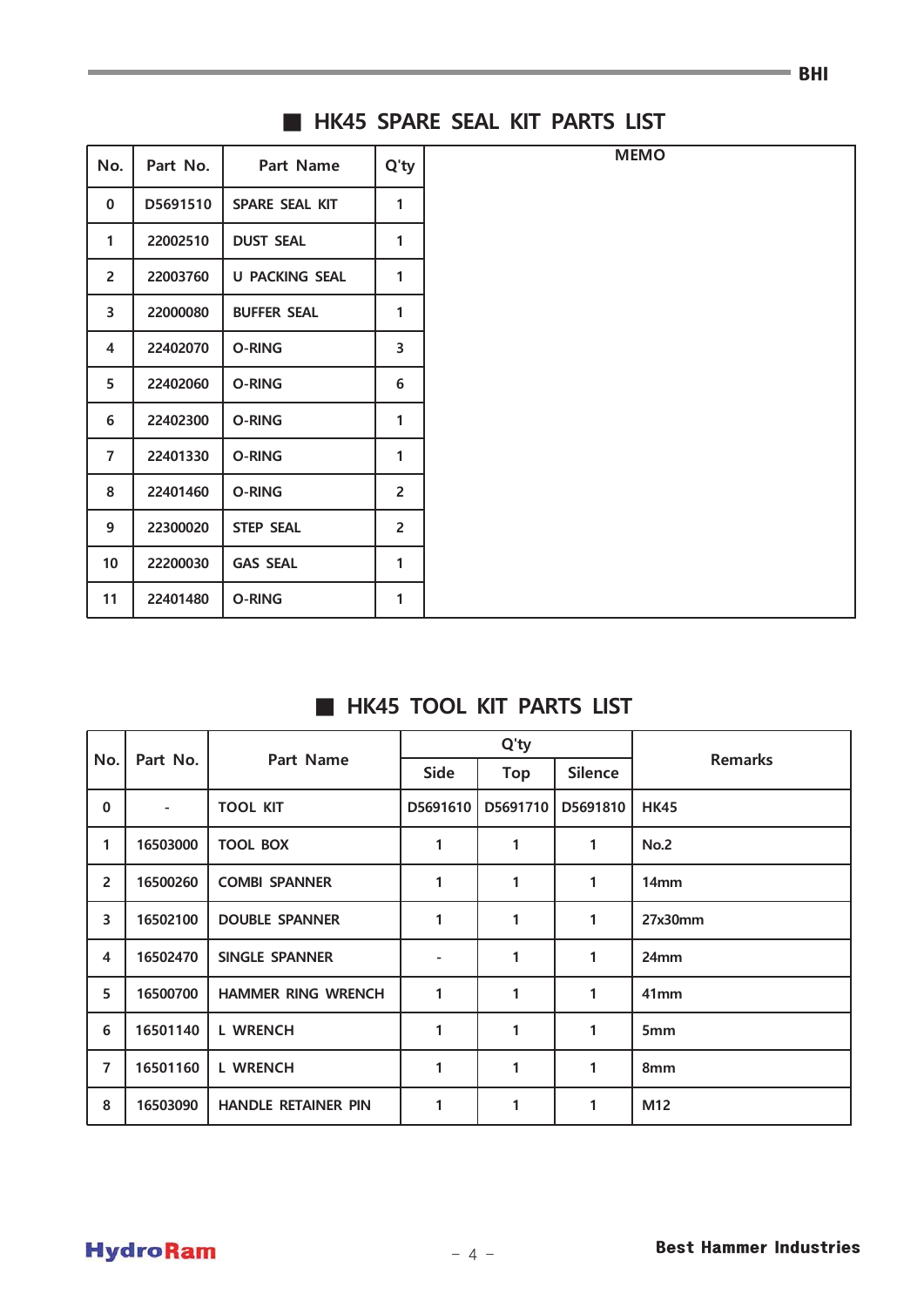## HK45 N<sub>2</sub> GAS CHARGING KIT PARTS LIST

| <b>No</b>               | Part No  | Part Name                               | $Q'$ ty |
|-------------------------|----------|-----------------------------------------|---------|
| $\mathbf 0$             | D5698000 | N <sub>2</sub> GAS CHARGING KIT         |         |
|                         | 13105900 | N <sub>2</sub> GAS 3-WAY VALVE ASSEMBLY |         |
| 2                       | 16802000 | $N2$ HOSE                               |         |
| 3                       | 13105910 | N <sub>2</sub> COUPLING KIT             |         |
| $\overline{\mathbf{4}}$ | 13105930 | N <sub>2</sub> GAS CYLINDER             |         |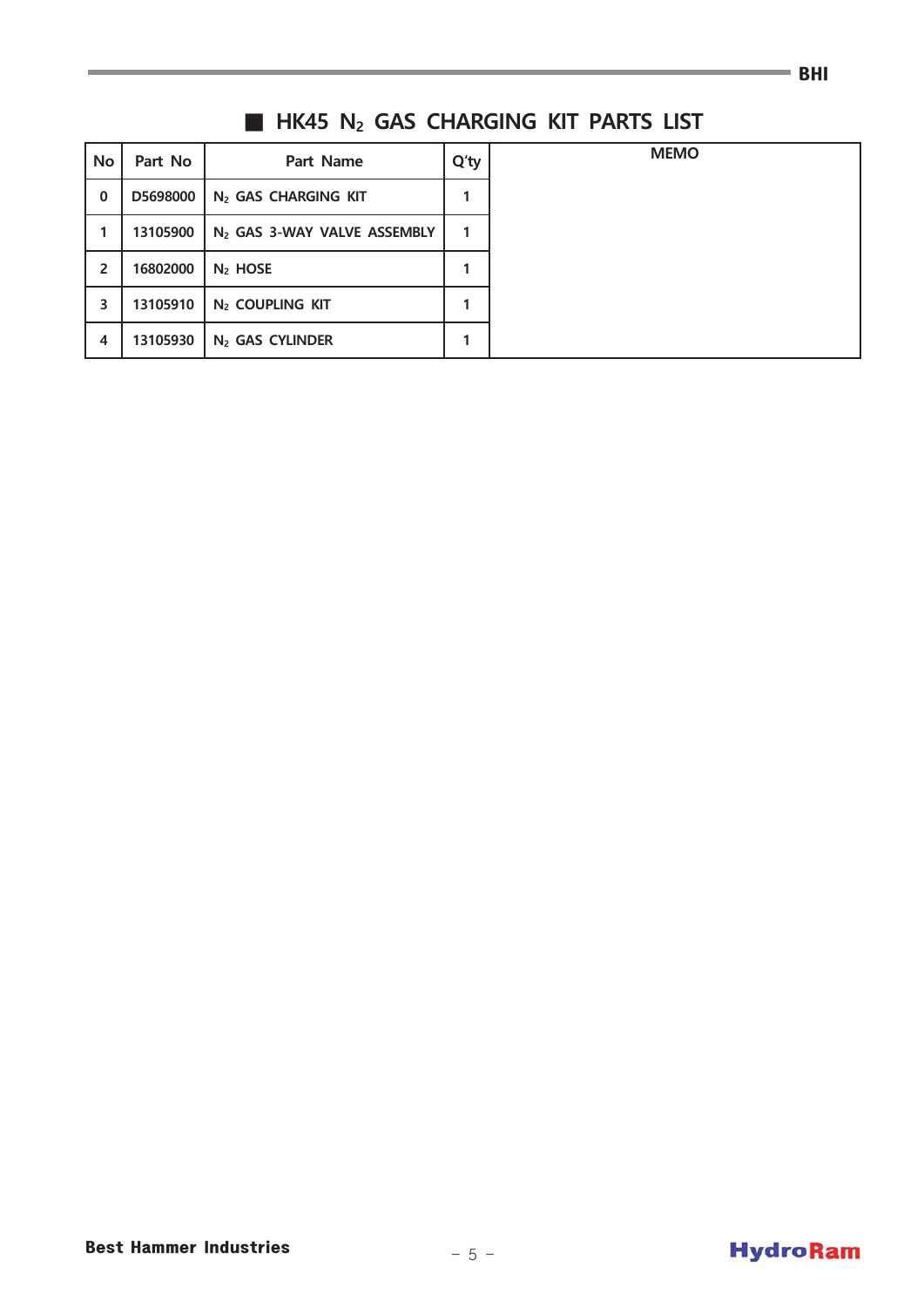

 $=$  BHI